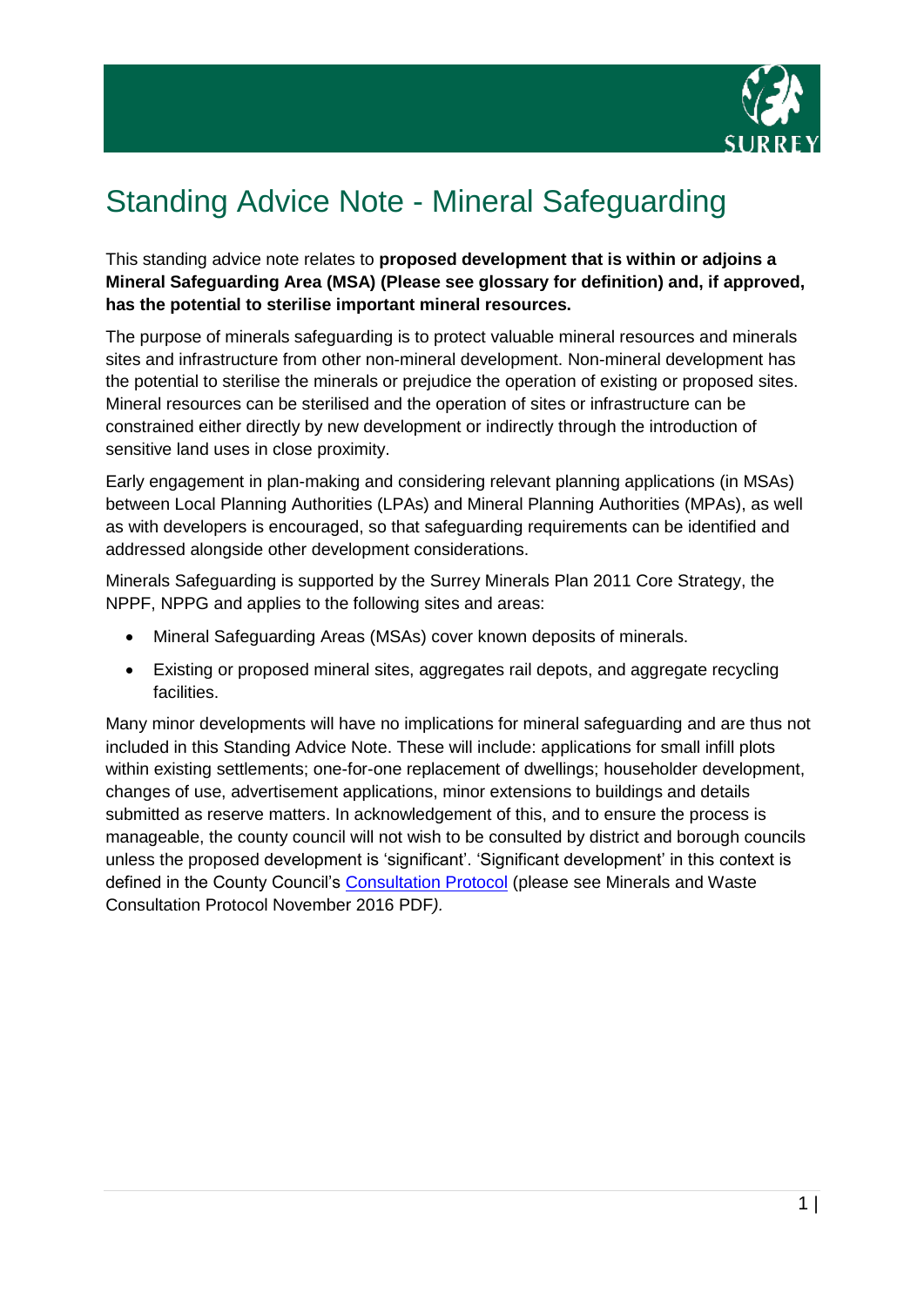

Responsibilities for safeguarding:

| <b>Organisation/party</b>                  | <b>Role</b>                                                                                                                                                                                                                                                                                                                                                                                                                                                                                                                                                                                                                                                                                                                                                                                                                                                                                                                                                                                                                                                                                                                                                                                                                                                                                                                                                                                                                                                                                                                                                 |
|--------------------------------------------|-------------------------------------------------------------------------------------------------------------------------------------------------------------------------------------------------------------------------------------------------------------------------------------------------------------------------------------------------------------------------------------------------------------------------------------------------------------------------------------------------------------------------------------------------------------------------------------------------------------------------------------------------------------------------------------------------------------------------------------------------------------------------------------------------------------------------------------------------------------------------------------------------------------------------------------------------------------------------------------------------------------------------------------------------------------------------------------------------------------------------------------------------------------------------------------------------------------------------------------------------------------------------------------------------------------------------------------------------------------------------------------------------------------------------------------------------------------------------------------------------------------------------------------------------------------|
| Applicant/developer                        | Determine if the application site falls within (either wholly or partly) an<br>MSA (See glossary). If within an MSA, seek advice at the pre-<br>application stage from the LPA on the need to demonstrate<br>compliance with any safeguarding policy. The LPA and/or the<br>developer may need to seek advice from the MPA on scope.                                                                                                                                                                                                                                                                                                                                                                                                                                                                                                                                                                                                                                                                                                                                                                                                                                                                                                                                                                                                                                                                                                                                                                                                                        |
| Local Planning<br><b>Authority (LPA)</b>   | <b>Local Plan and Site Allocations:</b><br>Consult the MPA and MSA maps at the earliest opportunity in the<br>plan-making and site allocation process. Assess effect of plan<br>options on mineral resources as part of the SA/SEA process<br>associated with the Plan. Where possible, avoid allocations in MSAs.<br>Where an allocation is proposed within MSAs, identify minerals as an<br>issues for development of the site and consider opportunities for<br>mitigating the sterilisation of the resource. Require Minerals<br>Resources Assessment in site allocation policy. Where possible,<br>avoid allocations within close proximity to safeguarded infrastructure.<br>Where an allocation is proposed within close proximity to<br>safeguarded sites or infrastructure, consider sensitivity of<br>development and potential constraining impact on minerals<br>operations and require mitigations measures to avoid constraining<br>operations in line with the 'agent of change' principle (NPPF para<br>204e). The Local Plan is encouraged to refer to the Minerals Local<br>Plan and include mention of safeguarding requirements in site<br>allocation policy.<br>Development Management/Applications:<br>Consult the MPA on applications in MSAs at the earliest opportunity.<br>Alert applicants to minerals safeguarding policies and the need for<br>Minerals Resource/Infrastructure Assessment as early as possible.<br>Include the requirement for a Minerals Resource/Infrastructure<br>Assessment in the Local Validation List. |
| <b>Mineral Planning</b><br>Authority (MPA) | Provide advice to LPAs and developers on:<br>1) Proposed Local Plan allocations for built development – on<br>level of mineral resource assessments required from<br>developers;<br>Pre-application discussions; and<br>2)<br>3)<br>Planning applications in MSAs.                                                                                                                                                                                                                                                                                                                                                                                                                                                                                                                                                                                                                                                                                                                                                                                                                                                                                                                                                                                                                                                                                                                                                                                                                                                                                          |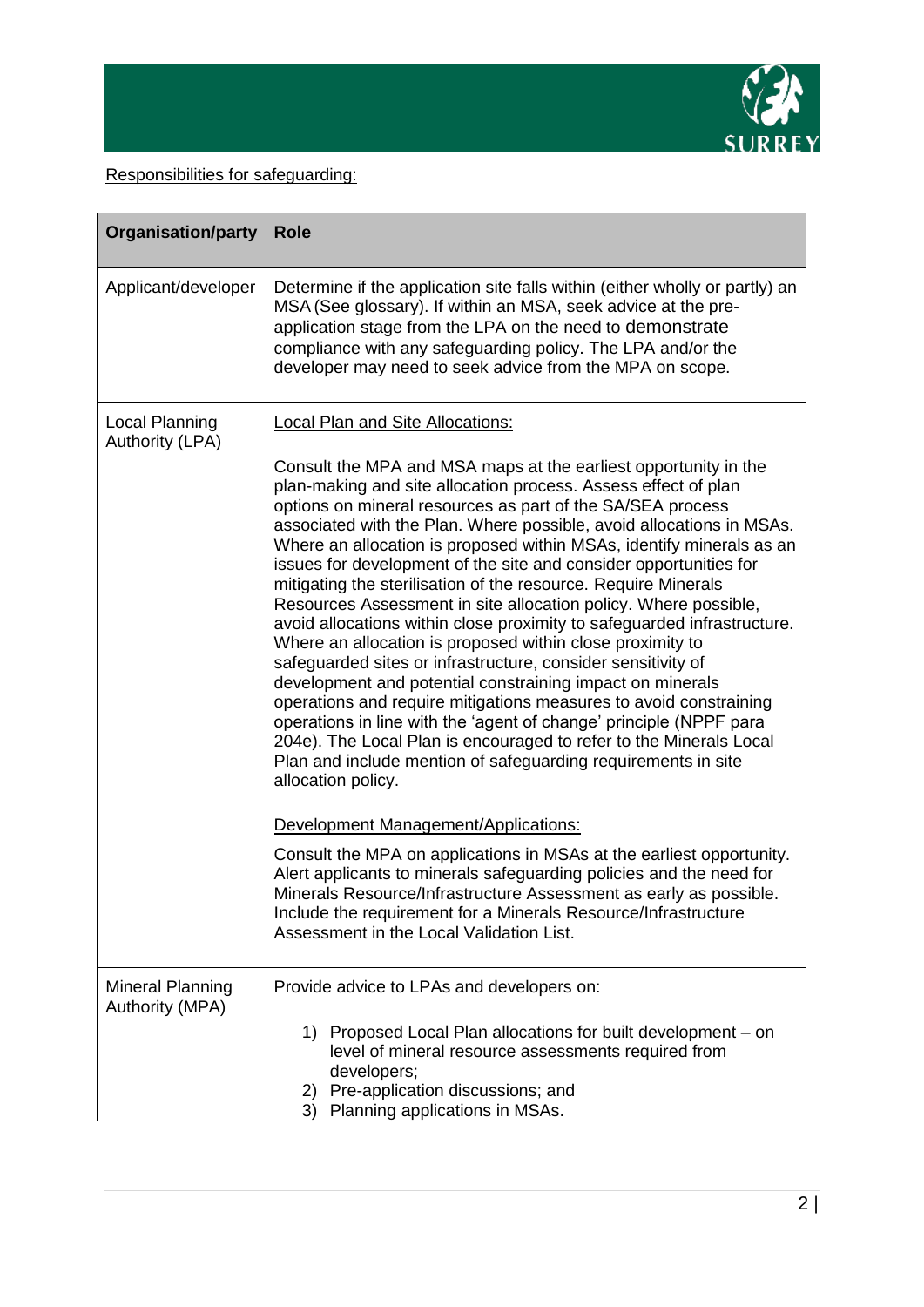

### **Prior working**

In some circumstances the complete or partial prior working of an underlying mineral resource can enable a development to proceed without a safeguarding objection from Surrey County Council. Prior working will be at a number of levels. Even in circumstances where significant prior extraction is not practicable or viable there may still be scope for incidental extraction where the mineral is processed and used on site.

In order to ascertain the potential for the prior working of the underlying mineral within an MSA, the applicant should prepare a **mineral resource assessment** (see over).

It is for the developer or site proposer to demonstrate whether prior extraction is viable. The assessment may conclude that prior extraction is not practicable due to site constraints and location, delay to construction timetable, and effect on landform making the site not viable for the proposed development.

The MPA will consider the conclusions of the assessment, including on prior extraction, in forming its view on the proposed development and provide advice to the LPA.

For further information email: **planning.consultations@surreycc.gov.uk**

### **Mineral Resource Assessments**

The scope and level of detail in a mineral resource assessment will depend on the type and scale of development, and the circumstances of each case, and may contain the following information and analysis:

- Details of the proposed development.
- An estimate of the quality and quantity of mineral reserve impacted by the proposed development verified by evidence from bore hole investigations.
- Assessment of whether the proposal can be modified to avoid sterilisation.
- Assessment of the potential for the use of the mineral in the proposed development and whether it is feasible and viable to extract the mineral resource ahead of the development;
- Assessment of the commercial and practical considerations of prior extraction such as environmental impacts, the location of processing facilities, method of transport and the interest from local mineral operators.
- Where prior working is proposed, an explanation of how this will be carried out as part of the overall development.
- The effect of prior extraction on the deliverability and/or viability of the proposed development.

The economic viability of mineral resources and the viability of extracting them may change over time as resource becomes more scarce and markets change. It is important therefore that mineral resource assessments are submitted at the time that a planning application is